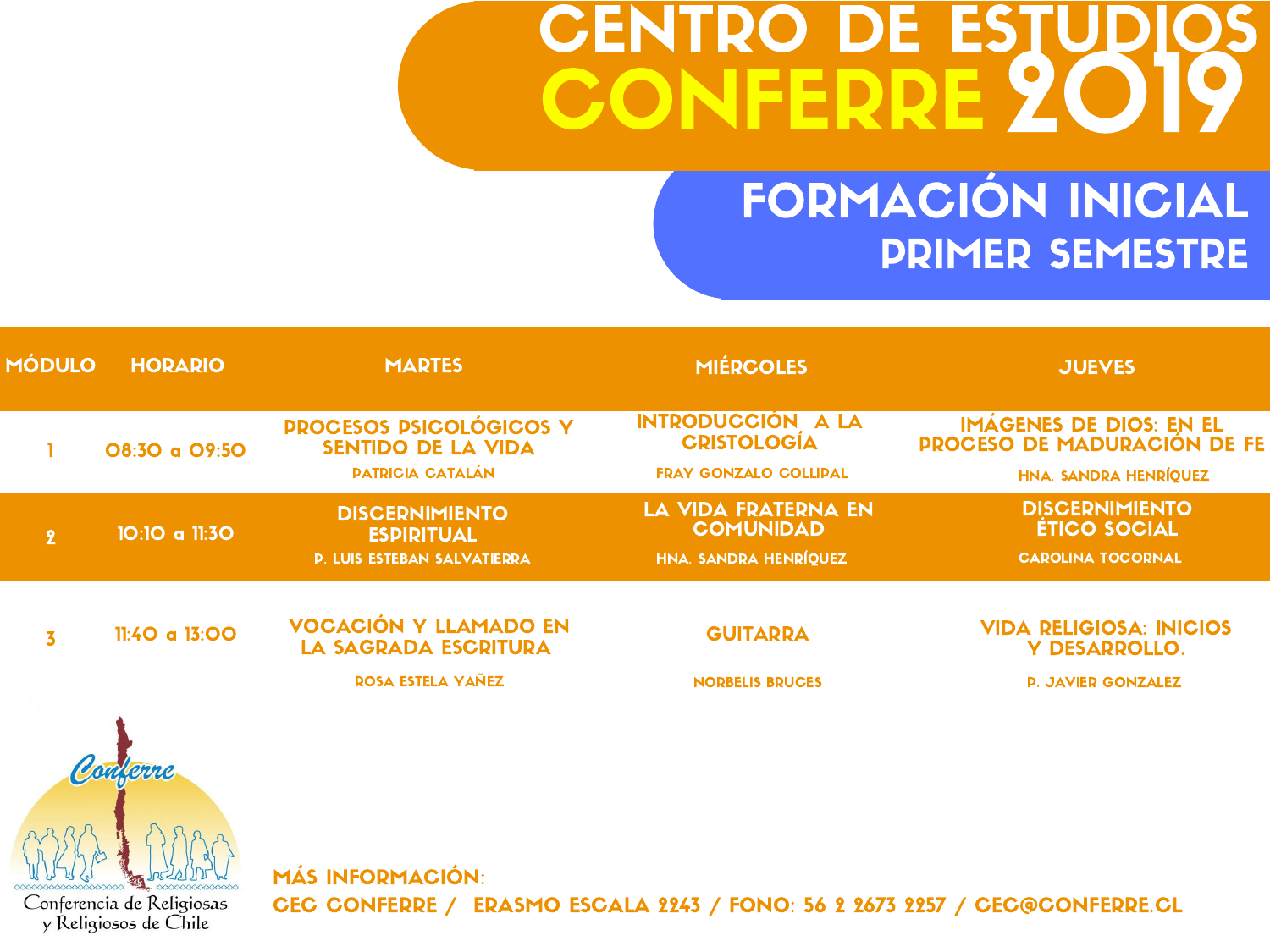# CENTRO DE ESTUDIOS CONFERRE 2019

#### NOVICIADO PRIMER SEMESTRE

| <b>MÓDULO</b>                                                                                                                                                           | <b>HORARIO</b> | <b>MIÉRCOLES</b>                                                         | <b>JUEVES</b>                                                            |  |  |
|-------------------------------------------------------------------------------------------------------------------------------------------------------------------------|----------------|--------------------------------------------------------------------------|--------------------------------------------------------------------------|--|--|
|                                                                                                                                                                         | O8:30 a O9:50  | <b>MARIA-MUJER EN</b><br><b>AMÉRICA LATINA</b><br><b>FRANCISCA LÓPEZ</b> | <b>TEOLOGÍA DE LA VIDA</b><br><b>RELIGIOSA</b><br><b>P. CARLOS PÉREZ</b> |  |  |
| $\overline{2}$                                                                                                                                                          | 10:10 a 11:30  | <b>AFECTIVIDAD Y SEXUALIDAD</b><br><b>HNA. ROSSINA JOPIA</b>             | <b>ITINERARIO</b><br><b>ESPIRITUAL</b><br><b>P. CRISTIAN OGUEDA</b>      |  |  |
| $\overline{\mathbf{3}}$                                                                                                                                                 | 11:40 a 13:00  | <b>GUITARRA</b><br><b>NORBELIS BRUCES</b>                                | SINÓPTICOS Y HECHOS.<br>ROSA ESTELA YAÑEZ                                |  |  |
| Conferre<br><b>MÁS INFORMACIÓN:</b><br>Conferencia de Religiosas<br>CEC CONFERRE / ERASMO ESCALA 2243 / FONO: 56 2 2673 2257 / CEC@CONFERRE.CL<br>y Religiosos de Chile |                |                                                                          |                                                                          |  |  |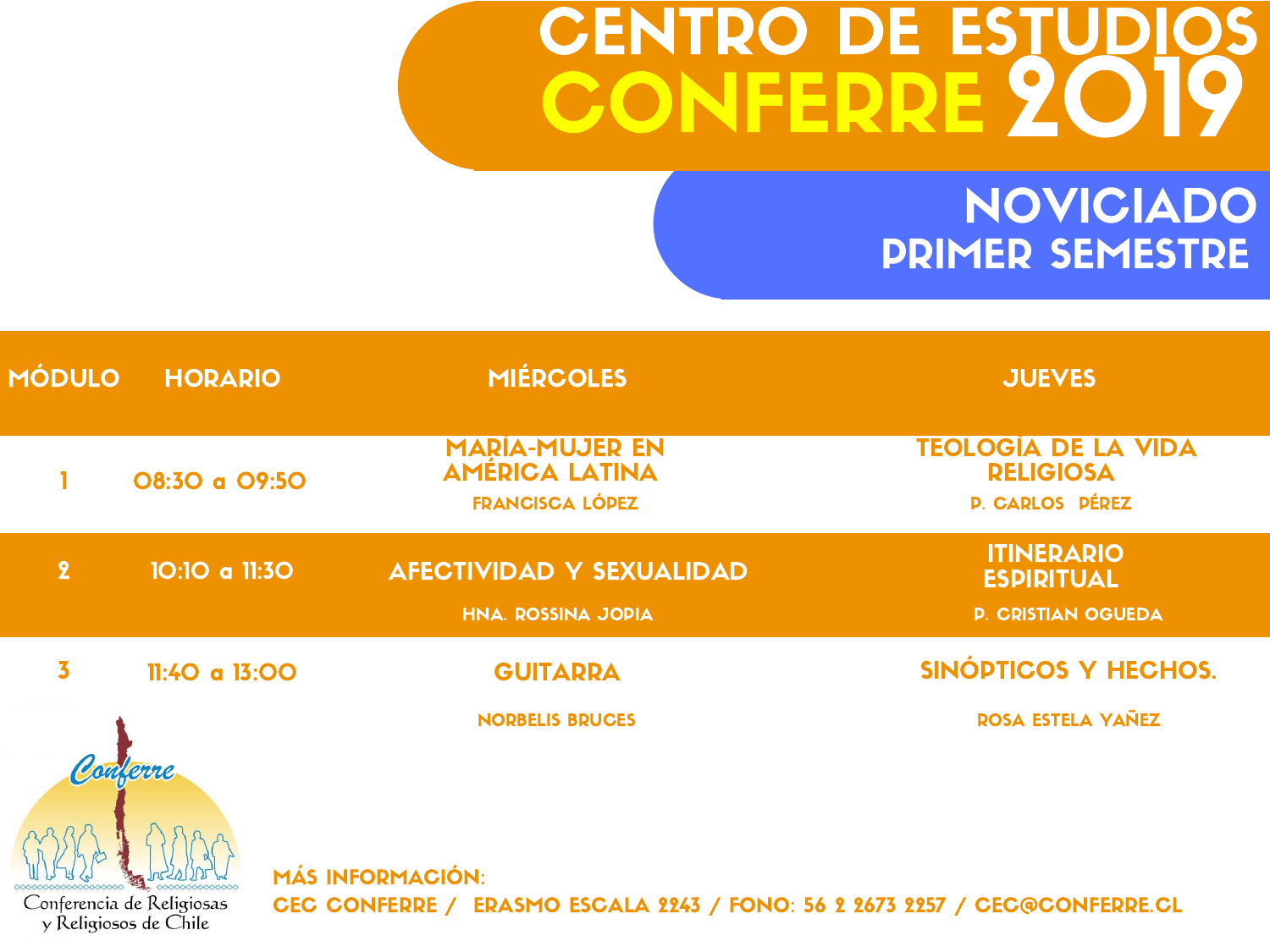# CENTRO DE ESTUDIOS CONFERRE 2019

#### JUNIORADO PRIMER SEMESTRE

|                                                   | <b>MÓDULO</b>  | <b>HORARIO</b>          | <b>JUEVES</b>                                                                                                                    |
|---------------------------------------------------|----------------|-------------------------|----------------------------------------------------------------------------------------------------------------------------------|
|                                                   |                | O8:30 a O9:50           | ASPECTOS PSICOLÓGICOS, MORALES Y<br>ESPIRITUALES DE LAS NUEVAS<br>GENERACIONES EN LA VIDA RELIGIOSA<br><b>HNA. ROSSINA JOPIA</b> |
|                                                   | $\overline{2}$ | 10:10 a 11:30           | LECTURA DE LOS SIGNOS DE LOS TIEMPOS,<br><b>INCIDENCIA EN LA VIDA RELIGIOSA</b><br>HNA. SANDRA HENRÍQUEZ                         |
| Conferre                                          | 3              | 11:40 a 13:00           | NÚCLEOS ESENCIALES DE LA VIDA<br>RELIGIOSA: VOCACIÓN, CONSAGRACIÓN,<br>VOTOS, COMUNIDAD, MISIÓN.                                 |
| onferencia de Religiosas<br>y Religiosos de Chile |                | <b>MÁS INFORMACIÓN:</b> | <b>P. EDUARDO MILLÁN.</b><br>CEC CONFERRE / ERASMO ESCALA 2243 / FONO: 56 2 2673 2257 / CEC@CONFERRE.CL                          |

 $Co$